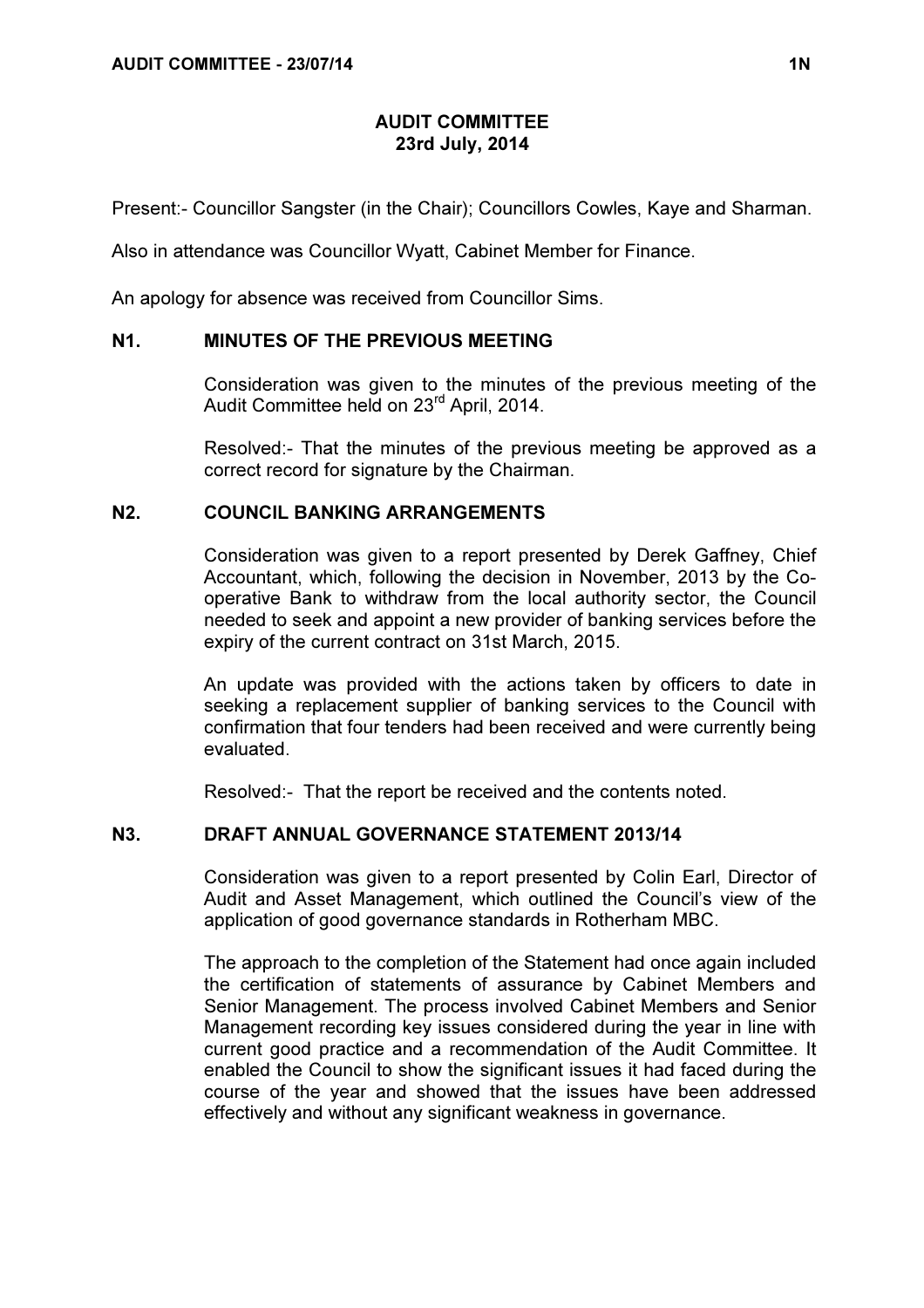The overall position was good, with the outstanding significant issues raised in last year's Statement now complete and no new issues arising this year.

Recommended practice required the Leader of the Council and the Chief Executive to sign the statement, prior to its publication with the Statement of Accounts, in September 2014.

Reference was also made to the structure of the Annual Governance Statement and its format, the process for its completion and how the Audit Committee would continue to review the effectiveness of governance arrangements during 2014/15.

Discussion ensued on the format for picking up areas of concern, particularly around budget discussions, and the routes for discussions and challenges.

Confirmation of Rotherham's robust arrangements were endorsed by KPMG.

Resolved:- (1) That the 2013/14 draft Annual Governance Statement be approved.

(2) That the requirement for the Leader and the Chief Executive to sign the statement prior to the publication of the Council's accounts be noted.

### N4. ANNUAL FRAUD REPORT 2013/14

 Consideration was given to a report presented by Marc Bicknell, Chief Auditor, which brought together in one document a summary of the work which had taken place in the period to prevent, detect and investigate allegations of fraud and corruption.

The Council had a zero-tolerance to fraud and corruption. It was proposed to publish the Annual Fraud Report to help the Council demonstrate this commitment and act as a deterrent to further fraud.

The purpose of the report, therefore, was to raise awareness and inform stakeholders of the work the Council undertook to manage the risk of fraud and corruption.

It should be noted that the incidence of general fraud (i.e. fraud cases excluding Housing Benefits and Council Tax Reduction Scheme) remained very low in overall terms, taking into account the Council's activities and spending. General fraud cases exceeding £10,000 were required to be reported to the Audit Commission and there were none of these in 2013/14.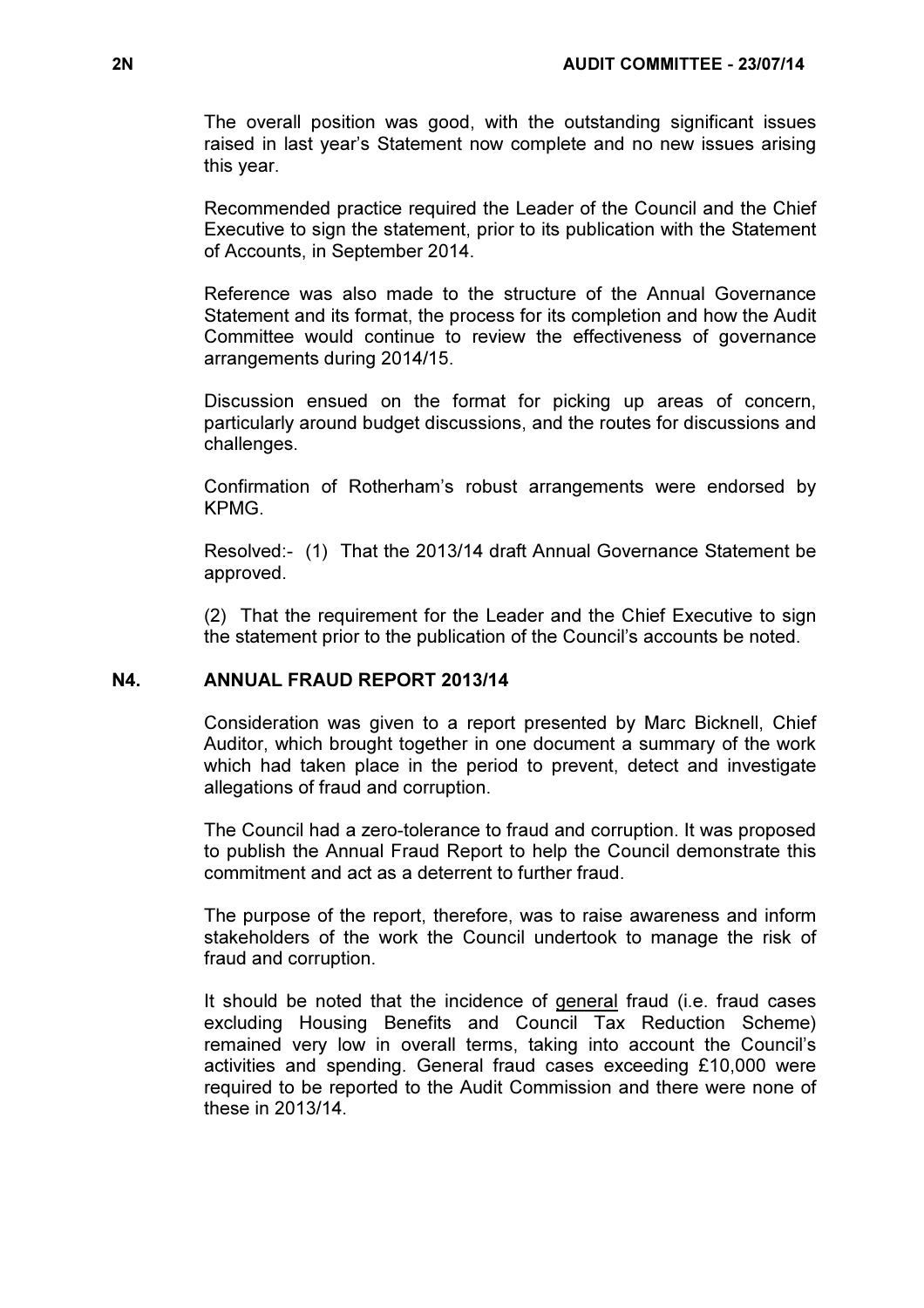There continued, however, to be a significant amount of attempted and actual Housing and Council Tax Benefits fraud committed against the Council. The Council investigated 1,060 potentially fraudulent cases during 2013/14, obtained 37 prosecutions and issued 96 cautions and penalties.

Priorities for 2014/15 were to:-

- Update our fraud risk assessment to ensure we continue to focus resources on potentially vulnerable areas.
- Carry out specific fraud related reviews throughout the Council, including payments to the independent sector for adult social care, direct payments, and reviews of major contractors.
- Keep abreast of national developments and ensure the Council continues to comply with current best practice.
- Continue to participate in the National Fraud Initiative.
- Provide training, advice and guidance.
- Publicise the consequences of committing fraud e.g. dismissal, prosecution etc. via suitable media sources.
- Also assess the scope for proactive counter-fraud activity through local data matching exercises.
- Consider the business case for establishing a corporate 'Counter-Fraud' Function/Team

Publication of the Annual Fraud Report was proposed to help the Council demonstrate this commitment and act as a deterrent to further fraud.

Discussion ensued on the role of Internal Audit and the referral of certain matters to the Inland Revenue, which it was confirmed was an avenue that was open.

The Committee noted that Rotherham's detection rates were higher, but commended those involved for their success.

Resolved:- (1) That the production of the Annual Fraud Report 2013/14 be supported.

(2) That the appropriate publicity being produced to highlight the outcomes from the Council's anti-fraud activity and to act as a deterrent to fraud be approved.

# N5. AUDIT COMMISSION FRAUD SURVEY: KPMG ANALYSIS

 Consideration was given to a report presented by Marc Bicknell, Chief Auditor, which outlined the findings from a summary of comparative 2013/14 fraud activity, produced by KPMG.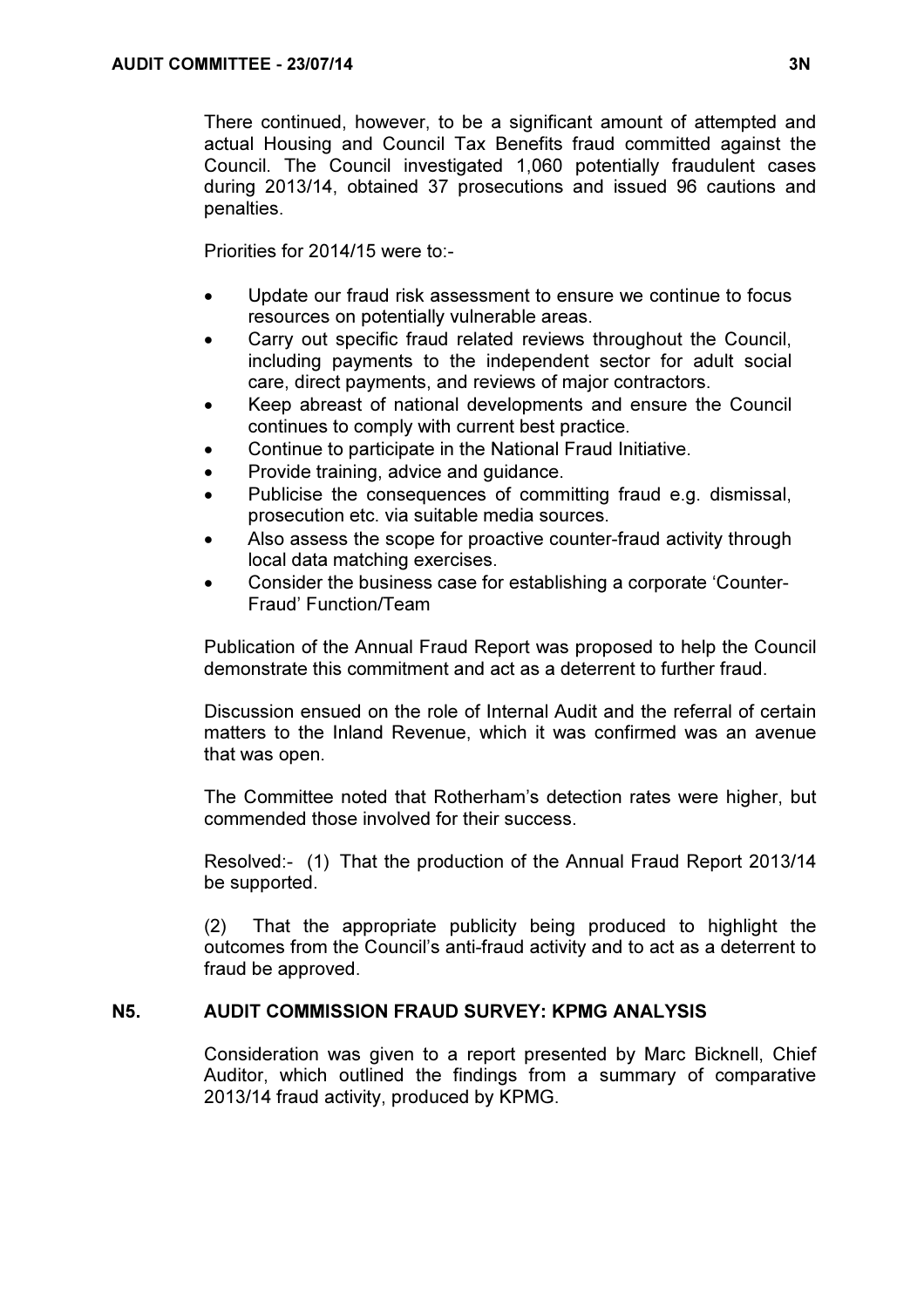Rotherham had the highest level of detected fraud amongst the authorities submitting data, primarily due to its exceptional achievement in identifying and recovering council tax single persons' discount overpayments.

KPMG gave a short presentation of its analysis, which showed Rotherham Council's position on a number of key indicators relative to other metropolitan borough councils.

Overall, the analysis demonstrated Rotherham took a strong line against fraud. The main headlines from the presentation were:-

- Rotherham MBC achieved the highest overall level of detected fraud cases and 3rd highest value (slide 7).
- The main reason for the overall position above is the Council's exceptionally high relative level of detected council tax discounts fraud, where RMBC achieves substantially more than any other metropolitan authority (slide 9).
- RMBC detected an average number and value of other Benefits Fraud (slide 8).
- RMBC detected no social housing fraud (tenancy fraud) (slide 10).
- RMBC detected 13 blue badge frauds in the year, which is equivalent to the average number of cases per Northern Metropolitan Councils (slide 13).

During 2014/15 Internal Audit planned to carry out selected further tests in fraud risk areas to assess the likelihood and extent of fraud and, where appropriate, take any follow up action.

The Committee were satisfied that the performance checks and arrangements in place were robust as there had been no insurance cases as part of the fraud survey.

It was also noted that KPMG had a significant share of the market as External Auditors to Local Authorities which supported the benchmarking of data and performance.

Reference was also made to the proposals by the Department for Work and Pensions who were to create a Single Fraud Investigation Service. This would draw in Local Authority staff currently engaged on benefits fraud investigation activity, which could have an impact on the Council's fraud investigation and detection resources.

Resolved:- (1) That the KPMG be thanked for their informative presentation.

(2) That the analysis produced by KPMG be noted.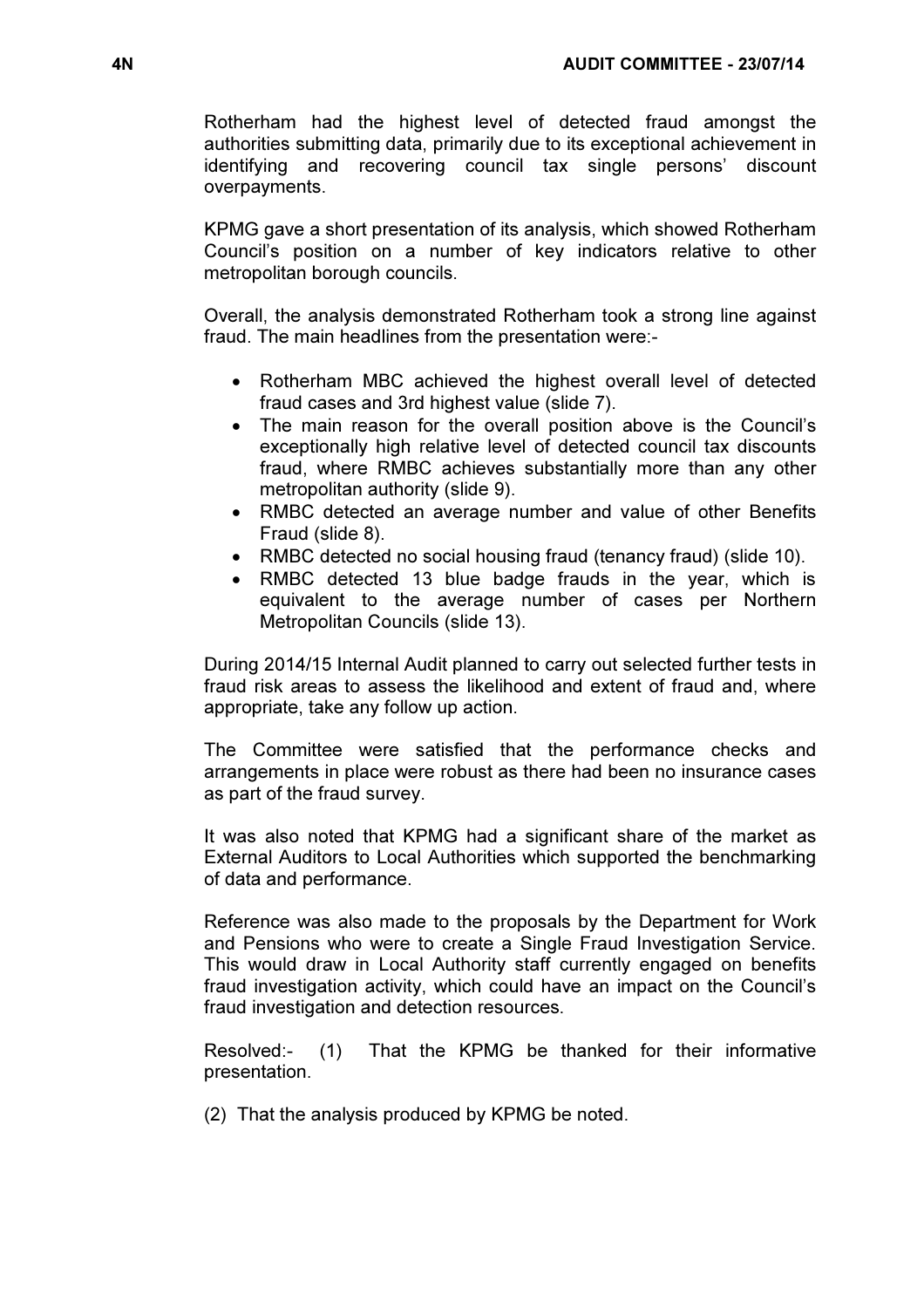### N6. INTERNAL AUDIT STRATEGY AND INTERNAL AUDIT CHARTER

 Consideration was given to a report presented by Marc Bicknell, Chief Auditor which had been produced in compliance with the requirement of the United Kingdom Public Sector Internal Audit Standards that replaced the CIPFA Code of Practice for Internal Audit 2006.

The Internal Audit Strategy had been reviewed in conjunction with the production of the Internal Audit Charter.

This report enabled the Director of Audit and Asset Management and the Audit Committee to satisfy their respective responsibility for presentation and approval of the Charter and Strategy documents, which were by their nature lengthy and detailed documents.

The UKPSIAS required an annual internal review and a five year external review of Internal Audit compliance with the Standards, to be reported to the Audit Committee – the results of these reviews would be reported to the Audit Committee in due course.

Discussion ensued on the production of the Annual Audit Plan, which provided the detail and timetable for work going forward, and information provided on the budget expenditure for the Internal Audit Service.

Resolved:- (1) That the Internal Audit Strategy (attached at Appendix A) be supported.

(2) That the Internal Audit Charter (attached at Appendix B) be supported.

# N7. KPMG INTERIM AUDIT 2013/14

 Consideration was given to a report presented by Simon Tompkins, Finance Manager, referred to the outcomes from KPMG's 2013/14 planning and interim audit work. The outcome of which was a very positive one.

KPMG's 2013/14 External Audit Plan set out the scope of the work to be carried out at the planning and interim audit stages of their audit.

The planning work included a review of the Council's overall control environment

The interim audit included:-

- Evaluating and testing controls over the Council's key financial systems.
- A review of the work of the Council's internal audit function in relation to these controls.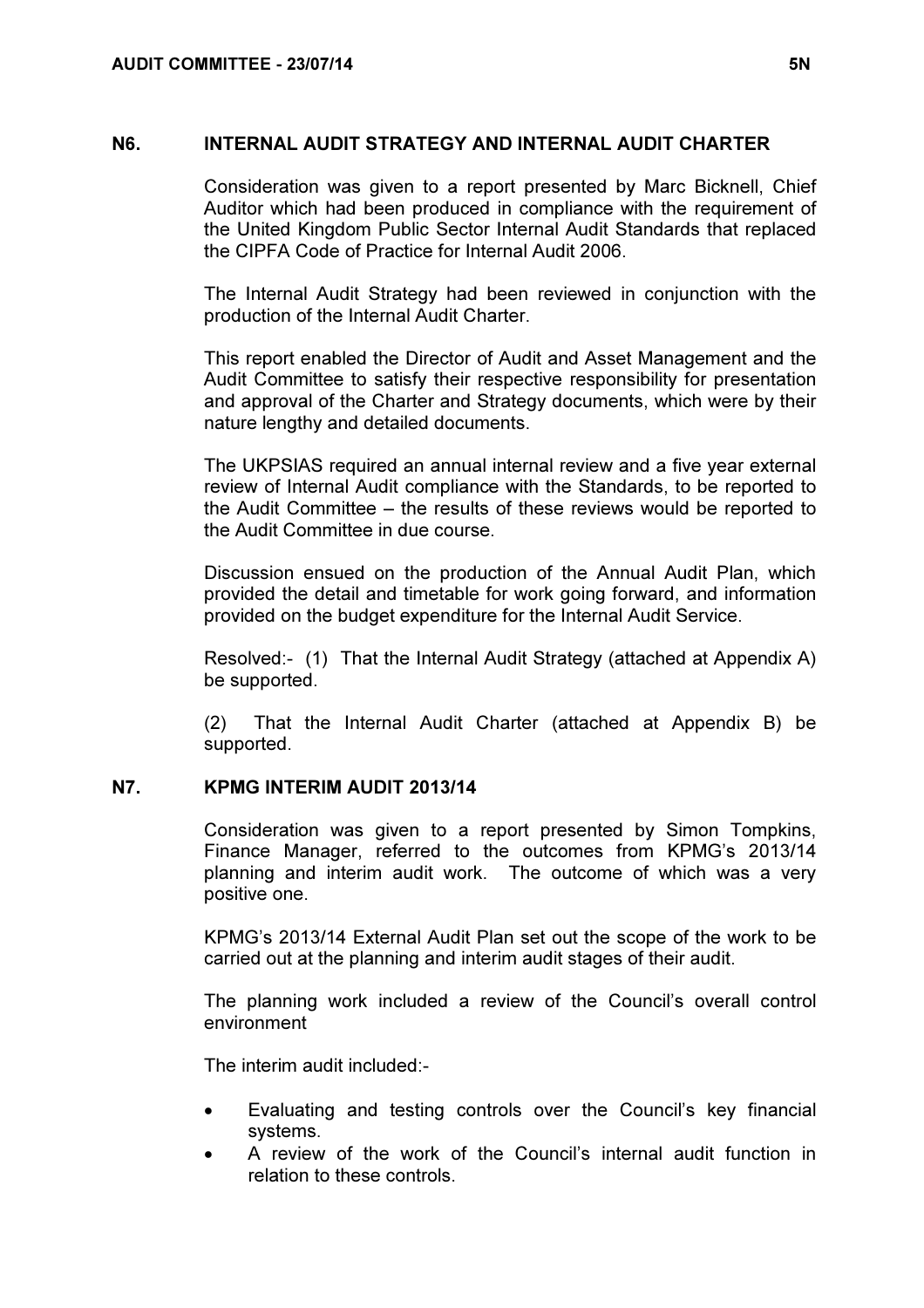- A review of the accounts production process.
- A review of progress on areas of particular audit focus identified in KPMG's 2013/14 External Audit Plan

The areas of particular audit focus referred to in the External Audit Plan were:-

- The estimated costs associated with the orderly and managed closure of Digital Region Ltd
- The transition to the new general ledger structure in July 2013
- The data and assumptions underpinning the Pension valuation carried out at 31 March 2014 for accounts purposes

KPMG concluded that there were no significant matters that needed to be reported to Audit Committee based on the work carried out and, as a consequence, did not consider it necessary to issue a formal report. A letter summarising audit progress was, therefore, issued.

Resolved:- That the positive findings presented in KPMG's interim audit letter be endorsed.

# N8. STATEMENT OF ACCOUNTS 2013/14

 Further to Minute No. 34 of the meeting of the Audit Committee held on 23<sup>rd</sup> April, 2014 consideration was given to a report presented by Simon Tompkins, Finance Manager, which set out the main changes to the Statement of Accounts in 2013/14.

This report summarised the key disclosures contained in the unaudited 2013/14 Statement of Accounts published on 30th June, 2014 to give an opportunity to consider them before formal approval at the meeting on 17<sup>th</sup> September 2014.

The statutory deadline for the audited Statement of Accounts to be published was 30th September, 2014.

The External Auditor did not make any formal recommendations in relation to the audit of the 2012/13 Statement of Accounts. There were, therefore, no issues for follow up with regard to the preparation of the 2013/14 accounts.

Reference was also made to the briefing note provided with the agenda papers which provided an important introduction to the Statement of Accounts as it brought attention to the Council's overall financial performance in the year, its financial position at the year end, significant matters reported in the Statement of Accounts and the Council's future financial prospects.